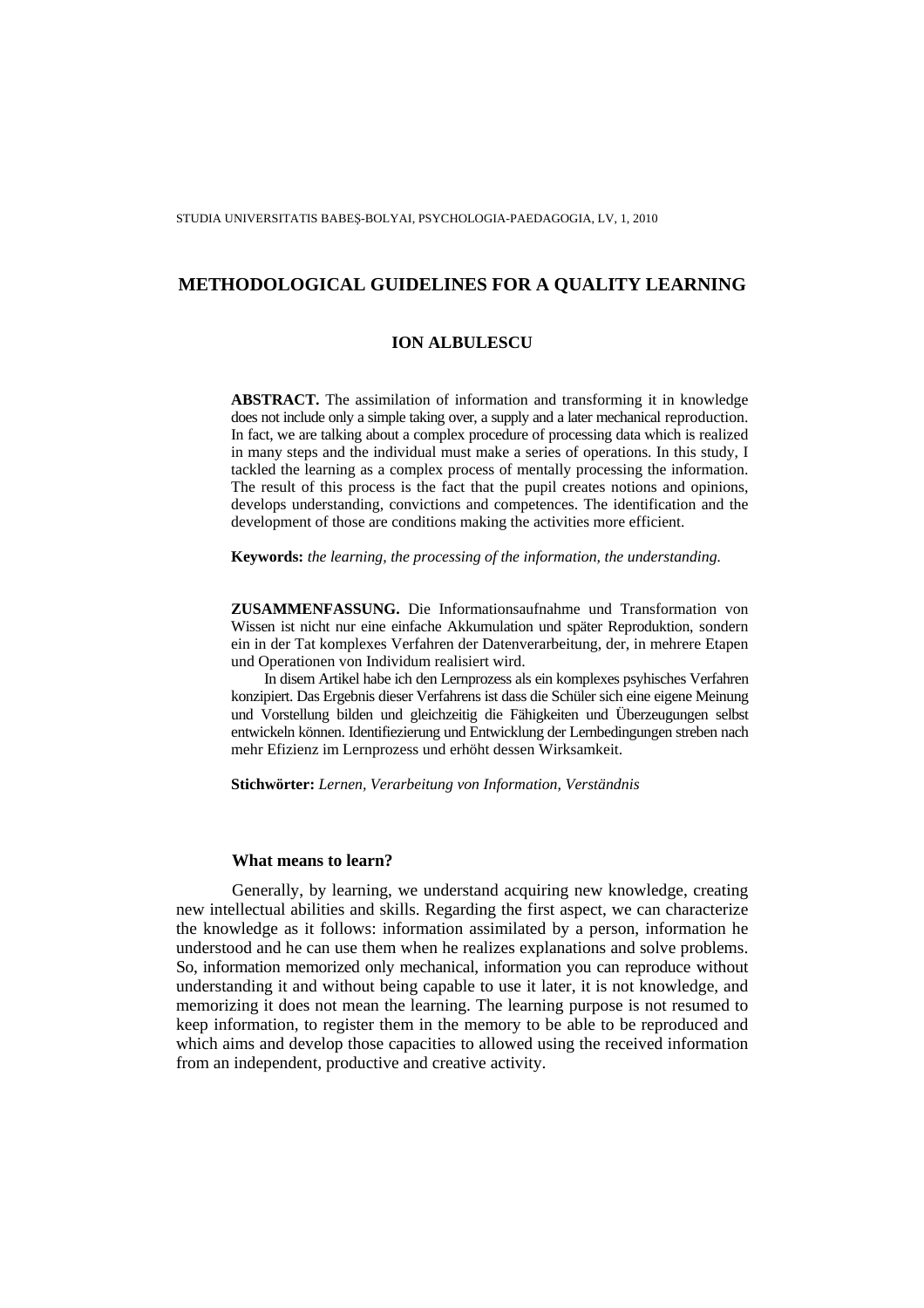For many years, educational sciences promotes the idea that instructiveeducational activity can be focused on developing intellectual-operational capacities and consolidated logic-formal pupils thinking. Learning does not resume only to simple knowledge accumulation but it creates competences, which name thinking operations used in ideas and theories elaboration. We do not follow the passive, mechanic reflection of knowledge in pupil's intellect and developing a reproductive thinking but their intellectual education, by developing productive, creative thinking. At the superior levels, according to Jean Piaget the thinking is before all, a logic operation system. So, to think means to operate, fact that can develop intellectual capacities and which is decisive to learn and to intelligence progress.

Learning is realised many times new knowledge are assimilated and they shape/improve new competences. The person is confronted with new problematic situations and succeeds to offers acceptable solutions on formative consequences. By learning he succeed to understand what he did not understood previous, to identify new aspects of its financing, to solve problematic aspects ignored previous or without solutions, to makes predictions using theoretical bench-marks and to promote the desirable evolutions and to avoid the evaluated evolutions as being dangerous, harming. The activities formative outcome named generic "learning" is the dominant characteristic, but there are situations which attributes informative purposes to learning (assimilating information for a further reproduction of them). An also, the formative finalities are many times reduced to assimilations of the "making modalities" by which the person is prepared, for example to behave as a working force. The pupil learn what the professor says and the way he says but this is a homogenize learning and not one opened towards innovation, towards developing the capacity to information operate to solve optimum the problem situation.

Conscious knowledge by reception is active only in the measure in which the pupil proves capable to realize the interrogator senses and to prove a self critical sense. Knowledge assimilation is a process rarely reduced to the simple data memorize, it involves the processing of received messages, in order to become knowledge or to be integrated in their own cognitive structures. Information assimilation does not mean a simple add but their integration in a cognitive structure, after a previous adequate processing, a dynamic integration of mental activities, by understanding their own sense, by explaining the relations involved, by filtering and hierarchic criteria for generality and importance. So, the pieces of knowledge are pieces of information integrated in "intellectual structure" of the receiver; they can gradate and expend the further interpretation possibilities, but can also generate immutably, reconsidering the further interpreting possibilities.

## **The Information Processing**

Knowledge is information assimilated by the person, and assimilation is a process in which we exercised the necessary abilities to receive information, to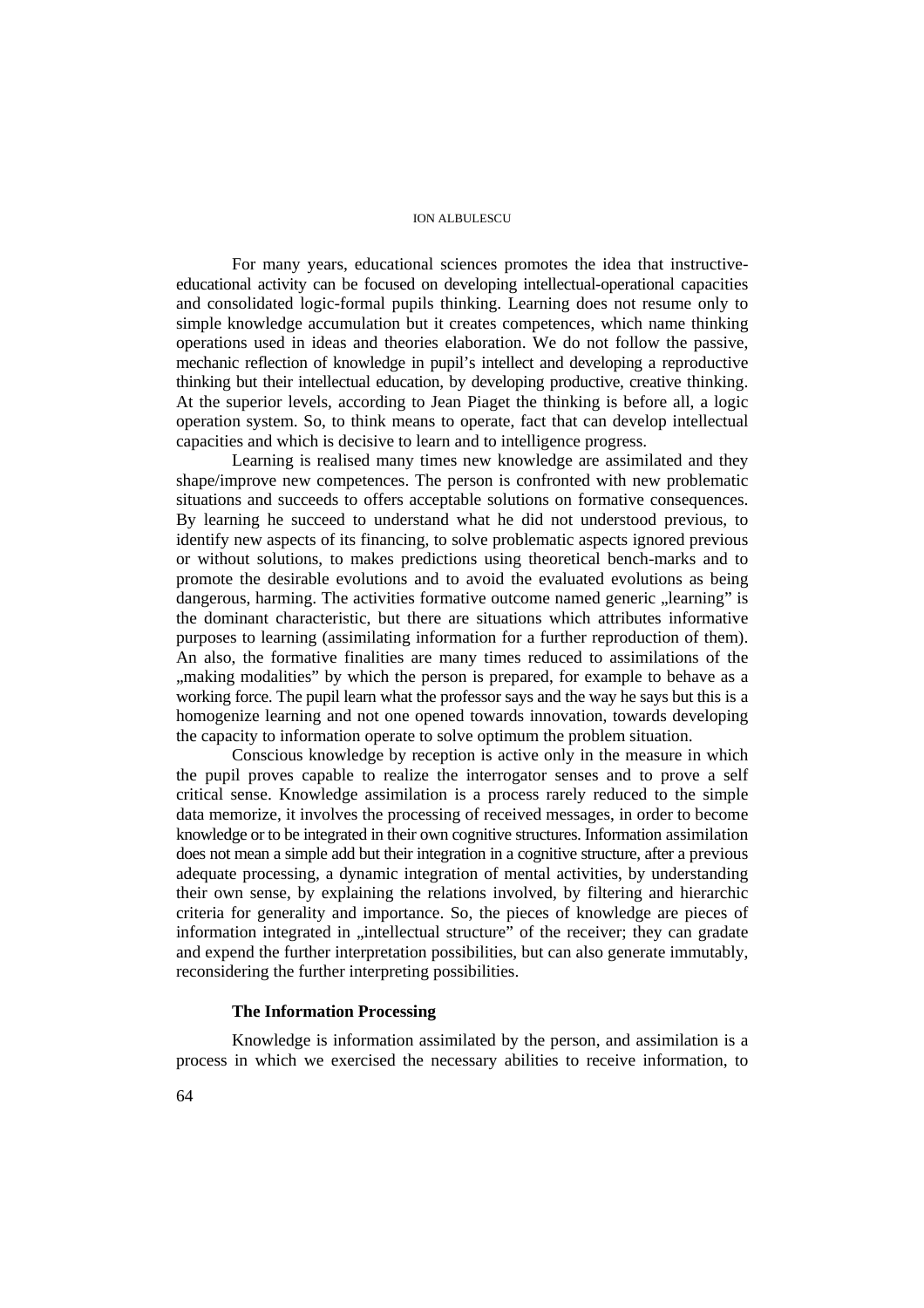process and to value them. When a receiver, receive an information or a message, in his mind we have a cognitive process, not a process to process the received information. By information mental processing, he analyses and ordinate message elements make many selection operations to recognize it and make them different and unified, being evaluated and the information being interpreted according to several criteria: relevance, signification, intelligibility, context, value, and unity (Gh. Dumitru, 1998). Inside the information mental process, the person forms notions, opinions, and developed the understanding, the motivations, and the convictions, the competences the attitudes and the behaviour. He learns to know, to communicate, to interaction ate and to have modalities more efficient and creative.

Assimilating information implies decoding the information, interpreting it, and sense according, by reporting to what is already known, to personal culture, to motivational and affective structures. According to this determinants, the informational content of messages received from many sources, is processed. The main steppes of the process are the following:

1) The decoding - the receiver decipher the message to receive it sense without any distortions,

2) The interpretation - the receiver analyses, synthesize and establishes rapports, noticing the information implicit the information signification included in the message to understand it,

3) The appreciation - the receiver express a value regarding the value;

4) The notion extension - the receiver conceive the implications, the consequences of the information received;

5) The application - the receiver uses the information from a given situation (problem solving, research, personal study).

For example, in a *Civic culture* lesson*,* we talk about the need to solve the conflicts between pupils. The teacher makes the following statement: "In the primate's collectivities that we can see the imposed of the strongest supremacy. The man had the power to replace the force by the low force". Receiving the message, the pupil tries to decode it, the get the sense, so the following: ..In human interrelations it is necessary to create a tolerance and respect climate, because on tolerance base and on mutual respect, conflicts can be solved peacefully". There is a interpretation of this purpose, which can involves an analyses of "tolerance" notion, its relations with other notions too, as other as "negotiation", "respect" and "compromise", the identification of the way in which "correctness force can avoid the aggressive manifestations, explaining the way in which the intolerance manifestations can occur. Briefly, the interpretation can be the following: "By tolerance we understand the knowledge, the recognition and the acceptation of the different way of persons and groups around us. This "different way" refers inclusive especially at the interest, opinions, ideas, values, beliefs, convictions differences. The notion of "respect" brings in the evidence the other acceptance, as it is, the desire to get rich of personal experience by the contact with the others different way of being. When in a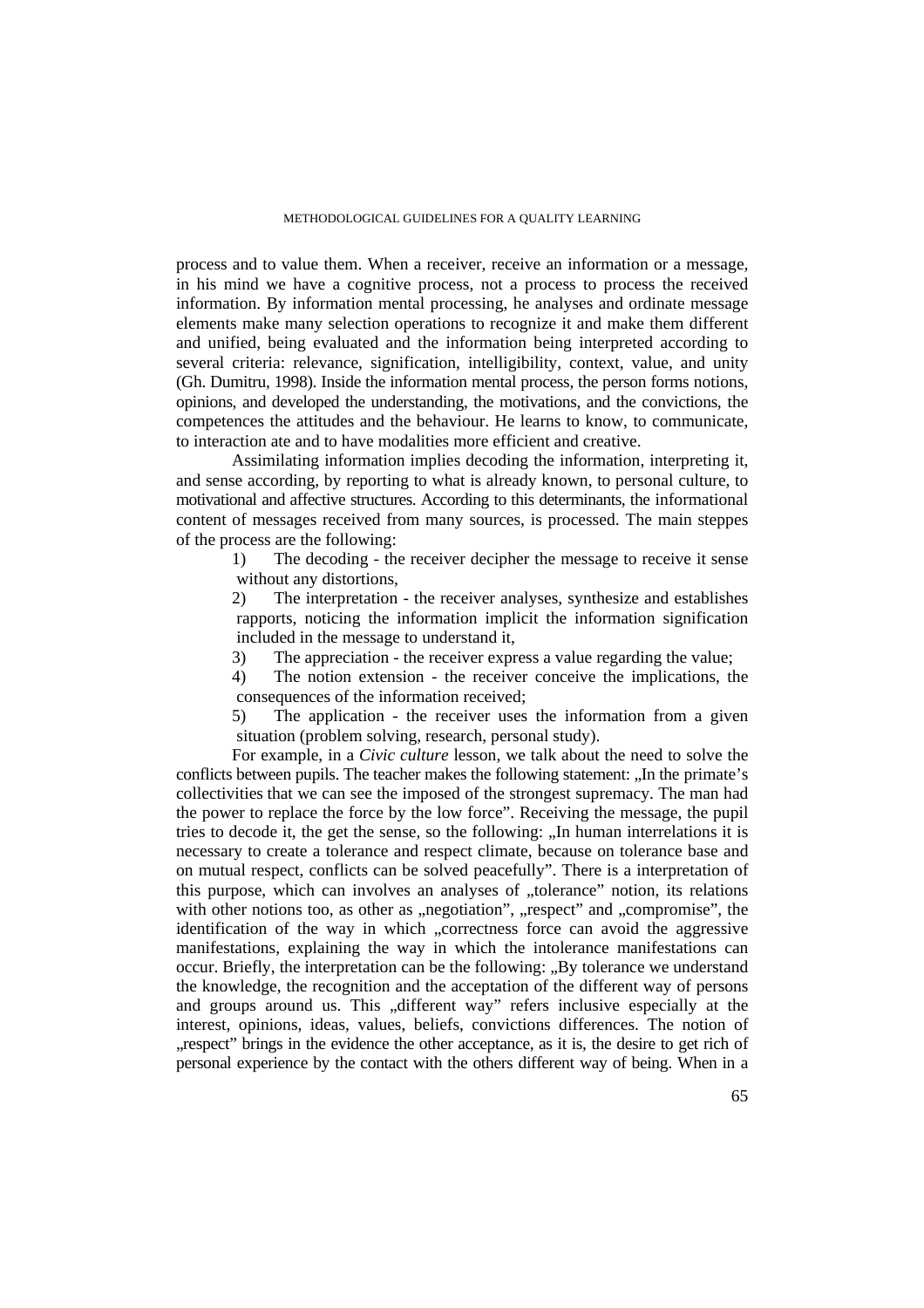group and in a society, different interest, convictions, passions clink, it is necessary to negotiate between the concurrent parts, to avoid tension degeneration in conflict. By negotiation, we can follow the consensus of involves parts on final result, or the final outcome or the compromise, respective the solving solution to negotiate the conflict and each can obtain certain advantages, accepting to make compromises regarding other problems.

Obtaining the consensus or the compromise depends by parts dialogue, when is necessary, and by the mediators and conciliators efforts. The value judgement from the end is the following: ...It is good as in their relations; the pupils may manifest tolerance and mutual respect, because only this way, they can solve peacefully the conflicts". The next step is the implication conceiving by the students of the received information: ...If in relation with our kind, we prove tolerance and respect, we succeeded to avoid the conflicts, and we will arrive to intolerance, to incapacity and lack of will to know, to recognize, to accept the other different way of being. In extreme cases, the intolerance goes to other's dignity and freedom trespassing or even to murder". Then, the pupils will try to apply the knowledge identifying intolerance cases to which they confronted during every day life and they will realize a groups play, as it follows: we propose a subject which presents interests and passions, they chose a mediator and they seek a solution for which pupils can express the consensus and the compromise between the opposite parts. In the end, the groups communicate one to each other the obtained results.

We can say that the success in acquiring knowledge depends especially by the information correct requiring and by their valorisation in the processes made later by the person. An information becomes a knowledge when two base conditions are fulfilled:

1) assures a knowledge enough detailed on interest object;

2) the person which has it, is capable to identify the situations in which can be used.

For example, when we memorize texts in order to reproduce them later, we do not form knowledge coherent systems, so we do not learn yet. We must keep in mind the fact that learning becomes useful when we must solve different and difficult problems. Regarding the competences, this is capacities to process the information and to realize actions for using them in problem solving.  $\Delta$ Knowing what you do..." is a way of saying, "you have competences". Between the current uses of words "to know", we can differentiate, first, the ones who indicate a certain competence and the one who presents assertions on real or hypothetic states, which can be correct, incorrect or false. G. Ryle (1949) operated the distinction between "knowing how" and "knowing that", showing that "knowing how" means to know how to do a certain thing, the proof of having this kind of knowledge, being the capacity to unfold successfully a certain action (activity). So, the proof for  $\mu$  knowing that" can be made by a verbal, intellectual activity. The contrast between ., knowing how" and "knowing that" can appear when the person offers descriptions and explanations regarding what he knows, but his concrete outcomes are under the expected level.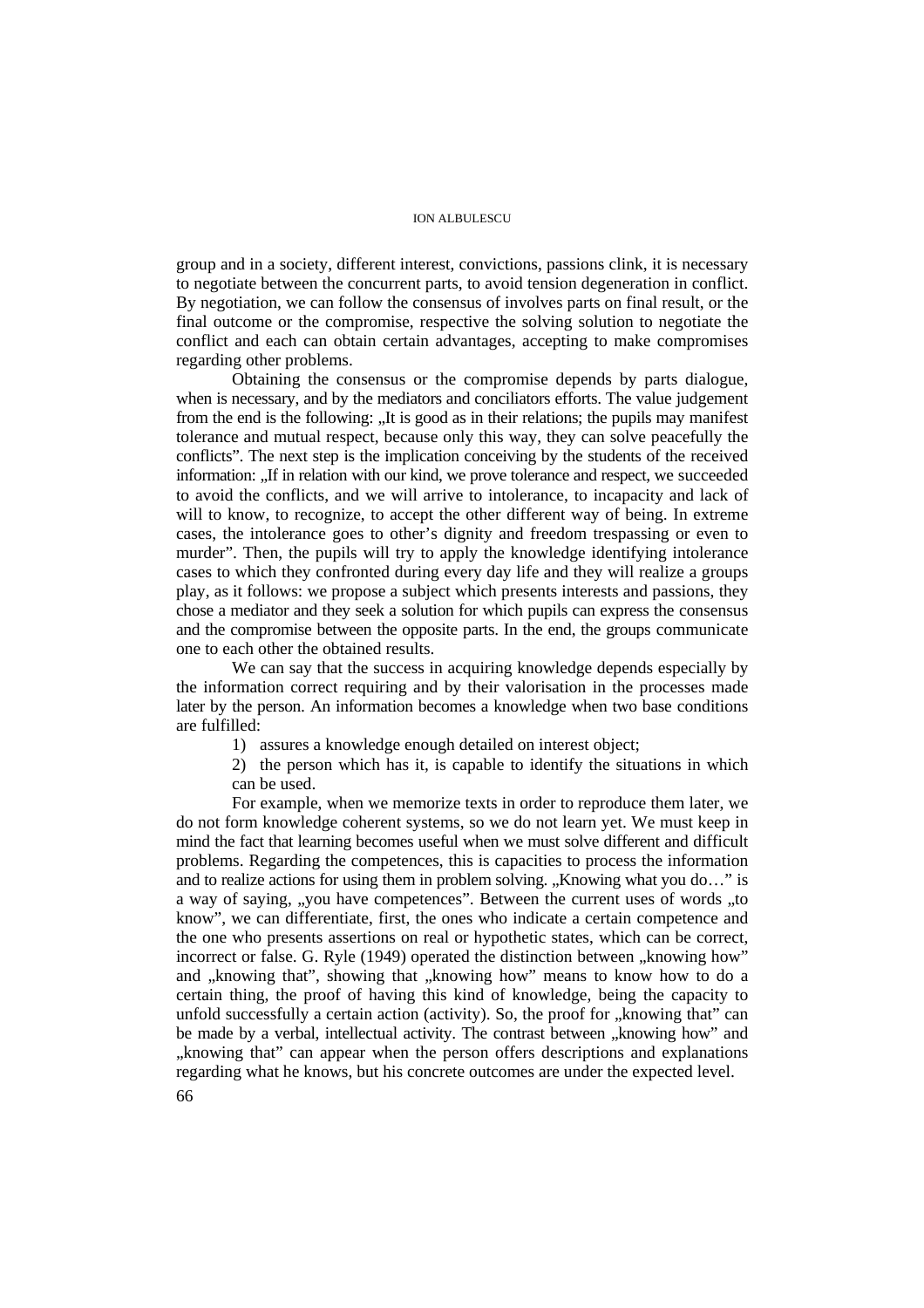The school offers to the pupils a certain information volume and follows to produce modifications at intellectual capacities level.

So, she involves thinking and the "intellectual gymnastics", saying according to J. Piaget (1988, p. 79) to develop it. An instructive-educational action desired efficient, can not adjust only to knowledge communication, and may involves mental operations development, as central aspect of intellectual formation. Saying that the pupil must know certain subjects, according to H. Aebli (1973), this means that he must learn to execute some operations (analyses, synthesis, determinations, classifications, comparison, interpretation) considered knowledge general instruments, because them aide to notions formations and make possible the knowledge options presentation. That's way in the teaching-learning objectives of a study discipline; we can see a different class, which presents the formation and the development of operational capacities. Presented in every learning space to assure it, new qualities, this capacities presents the core of what psycho pedagogy names "formative" (I. Neacșu, 1990). It constitutes in cognitive structures, and by them we can realize knowledge.

Teaching and learning involves operations which condition ate the pupil's cognitive acquisitions. In this sense, forming a specific cognitive-instrumental complex and educating using it in different cognitive aspects presents a special importance. We will illustrate this:

- 1) Analyses operation exercised on: concepts signification, concepts rapports, affirmations, ideas, theses from a text, a metaphor's sense, its own life experiences, phenomena, nature processes, society processes, the interference between study discipline and other disciplines.
- 2) Synthesis possible operation: realizing generalizations on concepts formation, expressing understanding, extracting key concepts, main ideas and arguments in a text, organizing necessary data for problem solving, realising thematic synthesis.
- 3) Definition- operation which makes possible the sense and signification determination of a concept and of an expression, analysing a concept content, introducing new senses for a concept, instituting a convention regarding concepts signification, interfering as a rule in demonstration.
- 4) Classifying operation by which we can obtain: notions types, reports types, phenomena and processes types, hierarchies.
- 5) Comparison operation which has an object: understanding concepts, different definitions gave to the same concept, ideas, interpretation, different arguments phenomenon and social process, establishing analogies, similarities and differences, different conceptions.

We add to these, other operations, such generalization, abstractization, on concept formation bases. The operation makes possible the intellectual exercise contributing to the elucidation of cognitive contents.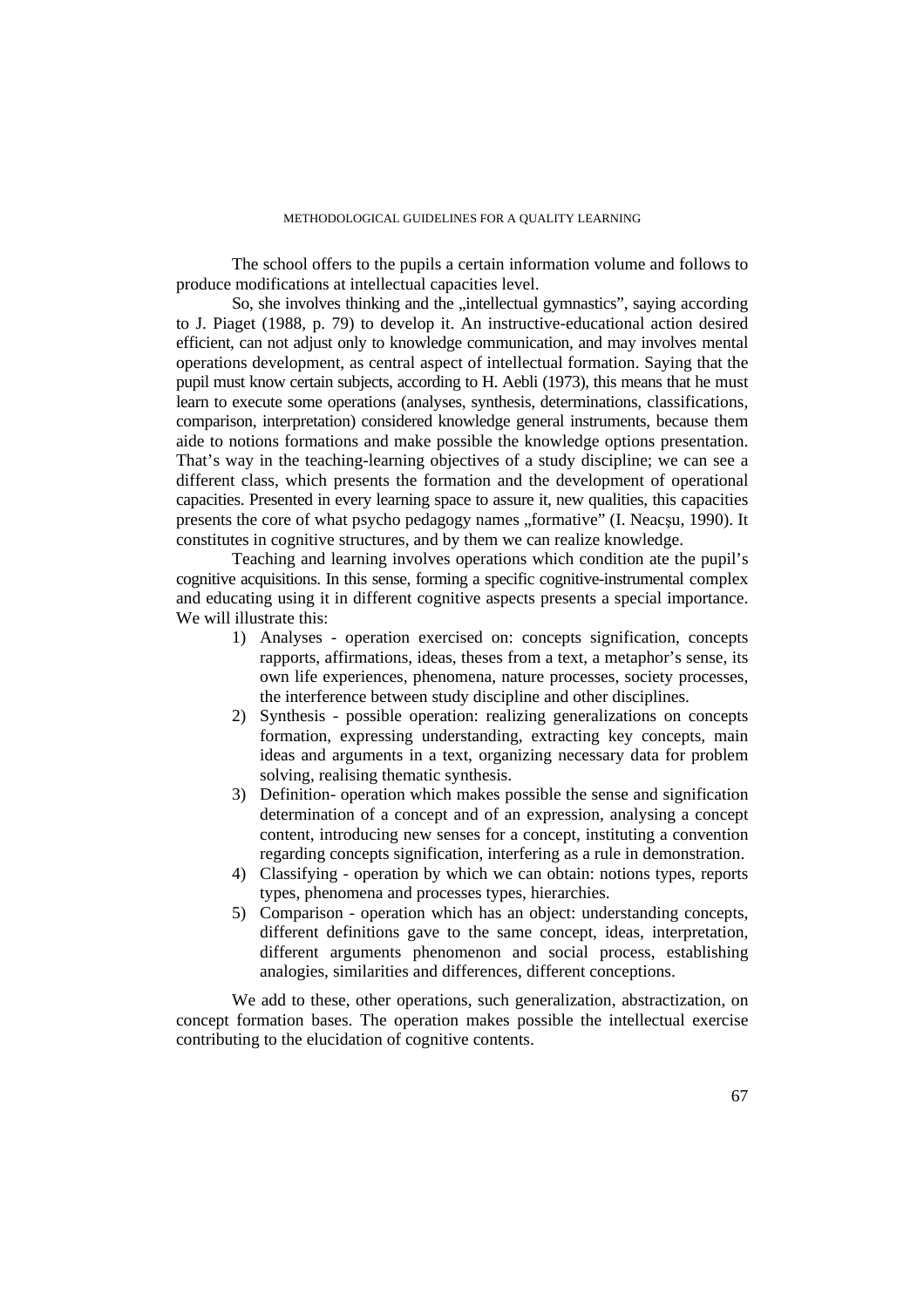Discursive-rational knowledge is mediated by many operations, which mediate knowledge acquiring, organising and structuring them, to have a unitary and coherent character. Notions assimilation involves such operations according to which, the operation is a mental activity form. That's why, operational structures development in instructive process is a very important objective, being determined by transmitting and acquiring knowledge by the subjects who knows the facts.

The intellectual formation is conditioned by capacities development to effectuate operations. That's way is necessary as pupils to be entrained in learning activities which involves these operations. Learning progress is realized by consolidation of operator structures, with a greater importance in knowledge. The teachers must organises learning situations, which does not admit pedagogic lead of acquired operations but also prom ovate it, offering to the pupil the way of executing effectively the operations in the course of trying it: "Who speaks about a thinking formation, speaks about operations formation, and who speaks about operation formation, speaks about their building. Constructing operations is made in research course and any research starts from a problem", writes G. F. Kneller (1973, p. 101). That's way, in approaching instructive-educational duties it is desired to have active-participative strategies, so the education would become a process of cognitive construction, not only a simple and passive knowledge receiving. That's way, the pupils acquires its own cognitive competences. Teacher's duty is to organize situations in which the operations are not only presented to pupils, but they to be provoked to build by themselves the operations in order to acquire them.

## **The Understanding**

To understand a message, involves a systematic processing, by which we follow the identifying the message significations, the possible connexions with other messages significations, appreciating the significations to identify the differences. The whole evolution of individual knowledge is the result of interpretation ability. For example, the pupil receives the following message, transmitted by the teacher or enclosed in book (textbook): "We do not behave at a random in society or according to every one wish, but we behave according to some rules". Interpreting the informational content of the message can be centred on find out concrete answers on eventual interrogations: What are the rules? What express the rules? Why it is not desirable to behave at a random or according to my own wish? What does it mean to behave according to the rules? What happens if I broke the rules? The behaviour of each person is determined by its own cognitive system, by certain knowledge. The behaviour of each person is determined by its own cognitive system, in fact by knowledge kept, by a certain reflection degree, organization and information processing, of which origin must be searched in the information type received. The interpretation idea suggest the fact that the one who realizes involves an activity to examine an informational content to decrypt its signification and to understanding it. Beside,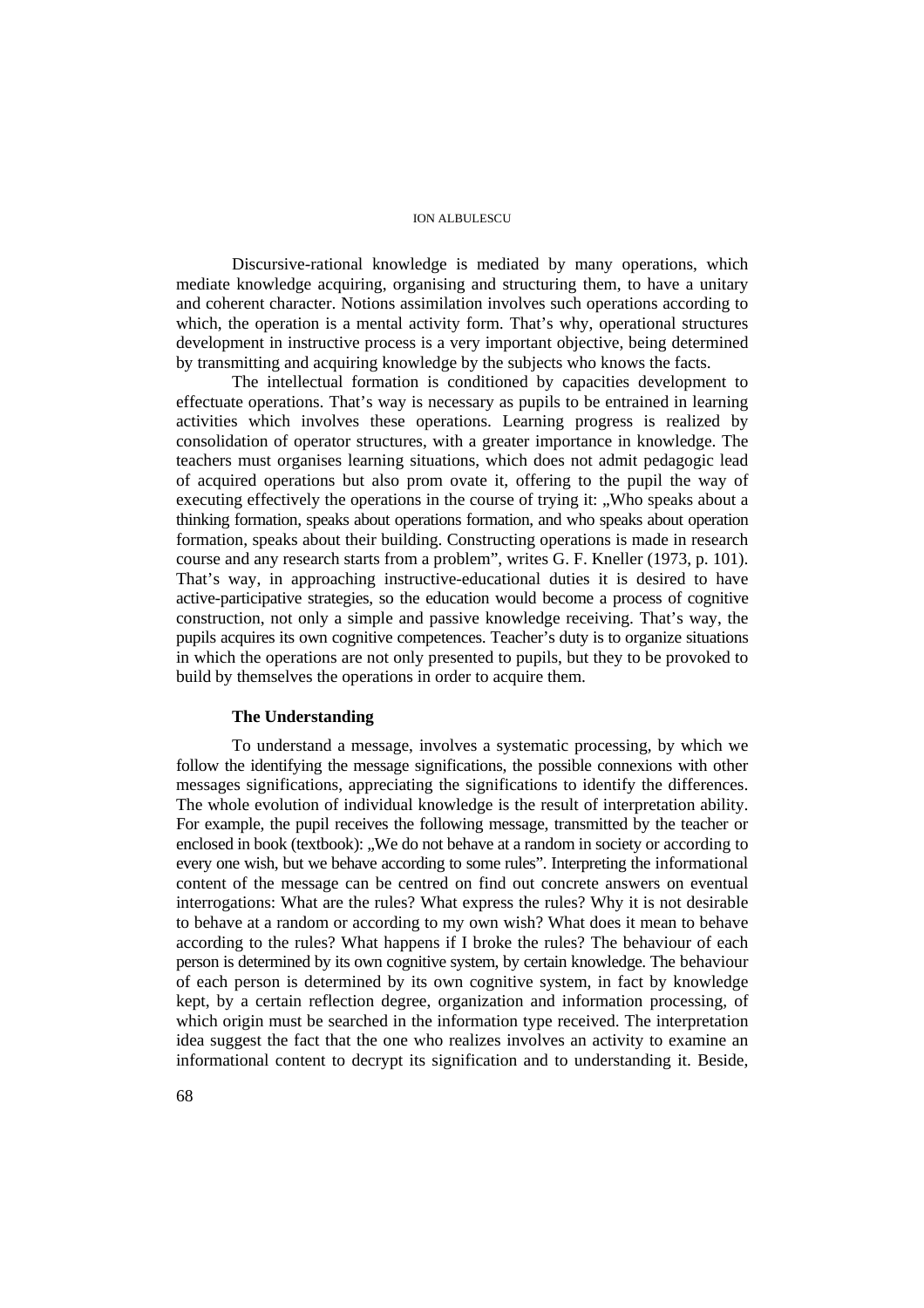by receiving significations, this operations puts in the light the rules which allows the information selective information in thinking and action structures, and also the rules which guides the situation and the contexts. Many times in many contexts "the interpretative reasoning" tries to get closer, some times until confusion, by description and explanation procedures. Generally, we must consider the interpretation as a rational activity, as a passing from a description to an explanation, a transformation of an informational corpus in a starting point towards the theoretical explanations.

A message is correct understood when by its own interpretation; its significations are not modified, when the comparison becomes possible with its own interpretation of the field to which the message refers to. Essential for understanding is the way in which the information stored in memory is already conjugated, the first being a code towards the second. If the person does not have enough knowledge and did not develop certain mental capacities, he will not be able to decode the signification. To realize an adequate understanding, it is necessary to make a selection regarding the activating of the old knowledge, regarding information sorting. To found when you need the proper information, this might enter in a resonance with the mind climate created, to be detached to enter in the sphere of the ones who deserve to be taken into consideration. This thing is not possible even if the information is in a rich and dynamic network of relations with person knowledge assembly. The information received is useful for the person in order to be mobilized, in different efficient combinations. Reproduced information without being understood does not enter in resonance with others, with the mental activity, generally speaking and it becomes a lumber. So, to understand new information it means putting it in connection with mental activity ensemble, and at the end, it includes this acquisition in this ensemble dynamics. As far the integration is more complete, more polyvalent realized (by its connection with a greater diversity of information), so the understanding is fullest, and the acquisition is more efficient to knowledge and action.

If in a first stage of learning it is not possible to understand the message, the situation must be interpreted as a clue that misses those capacities involved in its analyses. In these cases, the learning must be organized to sustain the formation of those capacities; when we obtain the understanding, we have the necessary clue to considerate the formed and used qualities. If we see interpretation errors, they are clues of involved capacities limits. The frequent errors from the understanding process are: rash interpreting, the simplifications and the deformed generalizations.

As we showed before, according to Piaget's theory at the base of developing child thinking is the operation. Regarding the pupils from small classes, according to D. P. Ausubel and F. G. Robinson (1981), using the notions, is connected with the inductive generalizations, starting with the concrete experience, meanwhile the pupils from bigger classes can get notions through assimilation, because they are capable to notice the direct relations between abstract things, without having the need for empiric concrete supports. Conscious learning produces only when the student tries to keep in mind an idea connecting it with what he knew before, his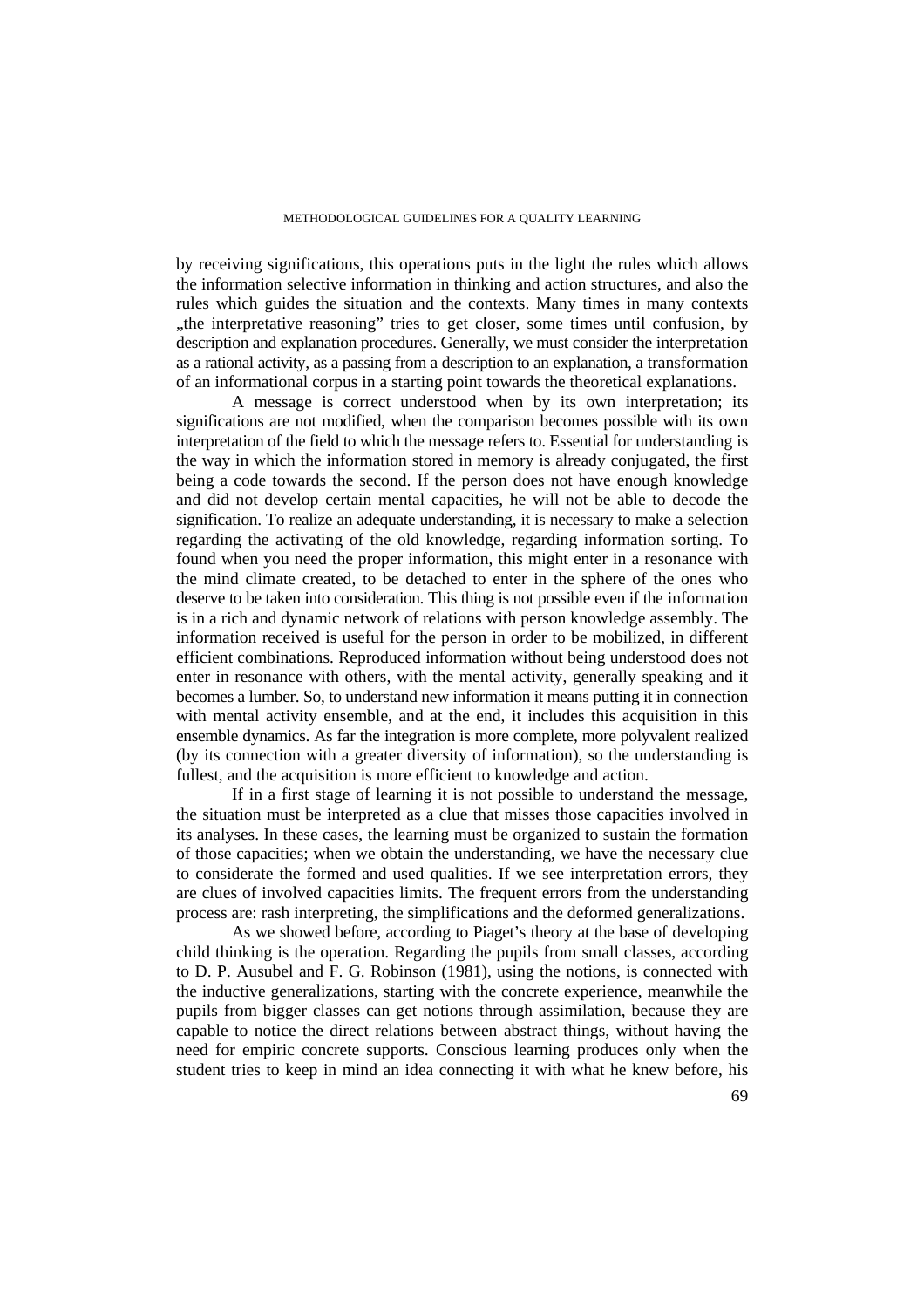cognitive structure, which confers it a certain senses. The quoted authors continues an old idea, of J. Dewey, according to which in the childhood, the understanding of notions and exact principles is realized by direct and concrete experience, from where the need to use active methods in the first educational cycles. The pupil at adolescence is in formal operation state, being capable to effectuate the logic operations and hypothetic-deductive operations of theorization and critics. He receives an increased stock of abstract notion and becomes capable to manipulate mental those notions, without an intuitive-empiric support. The received notions are mentally examined, processed and integrated in it cognitive structure, indifferent by the way they are obtained. The conscious learning involves more than a simple registration of some notions well done in the existent cognitive structure as it follows:

- 1) The relevance appreciation to decide to which from ideas received already, can be reported easier the new educational duty,
- 2) Reconciliation, if it is the case, between the new ideas and the old ideas,
- 3) Rewording the new propositions according to the vocabulary and the idea structure of the one who learns, to be more easily integrated in reference frame.

We presume that the teacher speaks to the pupils about "guilt and punishment". He explains them the meaning of the two notions, he explains their guilt and what kind of punishment involves. The knowledge received are relevant for the pupils in the perspective of knowledge and of understanding the way social life is settled by low. For this to be integrated by pupils in their own cognitive system is necessary to relation ate them to old knowledge, regarding the notions significations, such as: ,,norm", ,,value", ,,right", ,,lows system", by the existent connections, by the norms and values types (moral, judicial), by the actions and behaviour according to those, by the relations between judicial norms and human rights. Only in this way, we can obtain a coherent knowledge, well articulated and complete on the discussed question. The pupils can have a priori representations on those matters, formed after the life experience and which are not according to what I have already learned, for example, regarding applying the low in solution ate processes. In such a situation, confronting the new knowledge received by the previous representations is necessary, to realize an adequate knowledge. An explanation, of course, of transposing the informational content at language development level and of pupils knowledge is, also, necessary, for them which are not capable to arise at specialized discoursed level, very intimate for a jurist.

## **Conclusions**

All the people realizes learning activities, but few of them asked how is possible this and what can they do improve the developing ways to becomes more perform ante. The consequence is one predictable: using superficial the own intellectual capacities. Over passing the superficial attitude will open other action